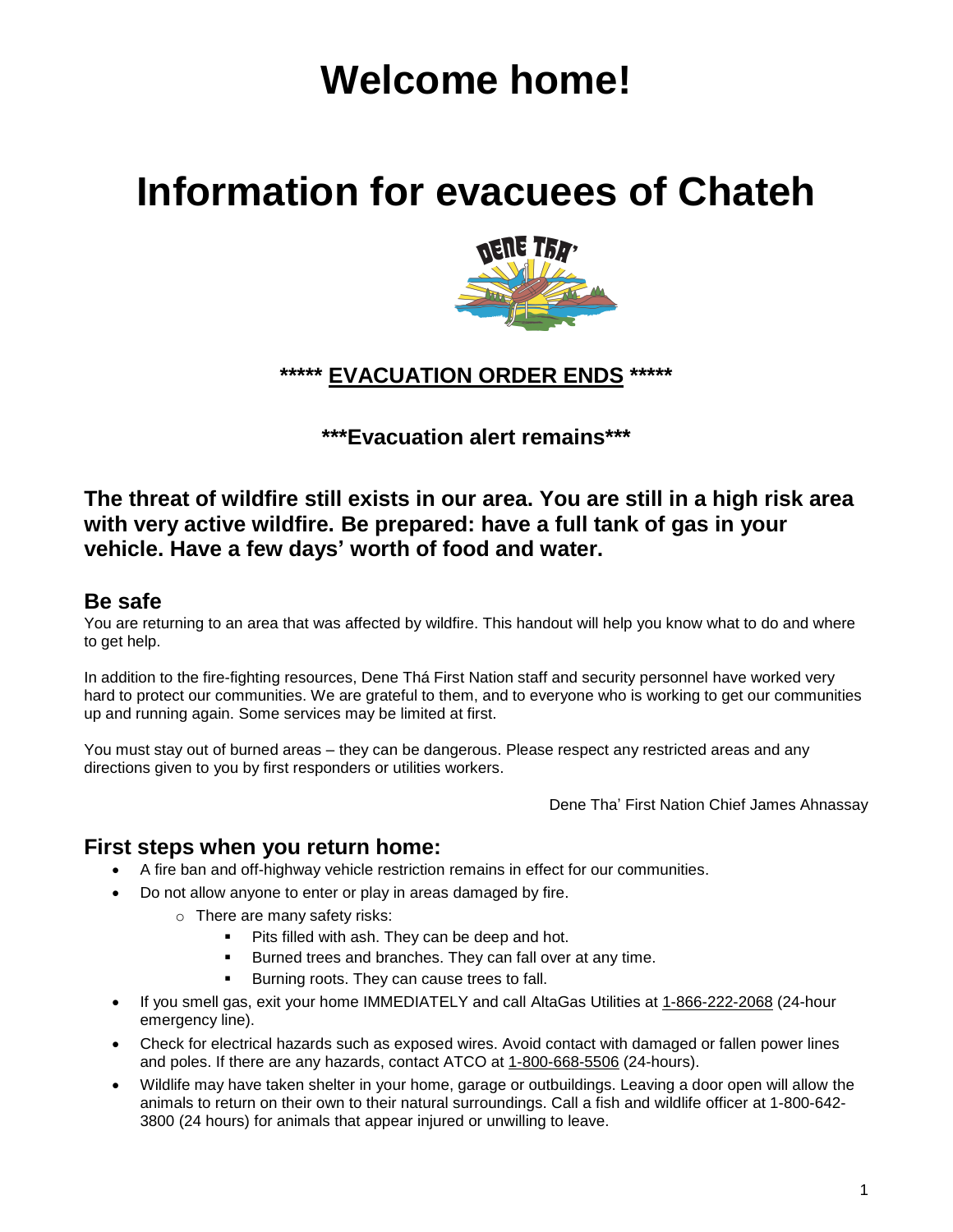# **When you walk through your door:**

• Check your gas, electricity and water to make sure they are working and contact your utility providers if you need to restore service.

# **Electricity (ATCO)**

- If the electricity in your home is off, please check your main electric panel and breaker.
- Simply move any tripped switches to the 'on' position may restore electricity.
- If this doesn't restore electricity to your home, call ATCO at 1-800-668-5506 (24-hours)

# **Natural gas Dene Thá Gas Utilities**

- The natural gas will be on unless you turned it off before you left.
- If off, relight your appliances according to manufacturer's instructions.
- If you need help relighting your appliances, call:
	- o Main office: 780-321-3761
	- o Grant: 780-926-1447

## **Water: drinking and household use**

- You should run one of your taps for 1-3 minutes to refresh the taste of the water.
- You can use your water as you normally would.
- If you do not have piped water and sewer services, check your water pump and sump pump in your home.

# **Fridges and freezers**

- Throw out food that is not in sealed packages or cans.
- Spoiled food products may have impacted your refrigerator or freezer. Clean, sanitize, and deodorize your refrigerator and freezer once you have discarded the spoiled food. To do this:
	- o First unplug the refrigerator and freezer.
	- $\circ$  Rinse or blow out the coils and compressors on the refrigerator and freezer.
	- $\circ$  To clean the inside, use soap and water and then rinse with clean water.
	- $\circ$  Sanitize the inside with a bleach/water mixture made by mixing 1 teaspoon of ordinary household bleach for every 4 cups of water. Pre-mixed sanitizers can also be purchased locally.
	- o Leave the doors of the refrigerator and freezer open to help them dry out.
	- o Once the appliance is dry, reconnect the power.
	- $\circ$  Wait until the inside temperature of your refrigerator has reached 4°C before restocking it with food.
	- $\circ$  Wait until your freezer temperature is at -18 $\degree$ C before restocking it with food.

#### **Garbage**

- Regular pickup will be scheduled, and we don't want piled garbage to attract wild animals.
- If you have any questions about garbage, call
	- Keith Pastion: 780-841-8246.
- If you see problem wild animals and bears, call a fish and wildlife officer at 1-800-642-3800 (24 hours).

### **Inside cleaning**

If your house has been impacted by smoke:

- Wash interior walls and hard surfaces with a steam cleaner or white vinegar.
- Wash or dry clean clothing, linens and bedding.
- Wash all movable items with a steam cleaner or microfibre cloth. This includes children's indoor toys.